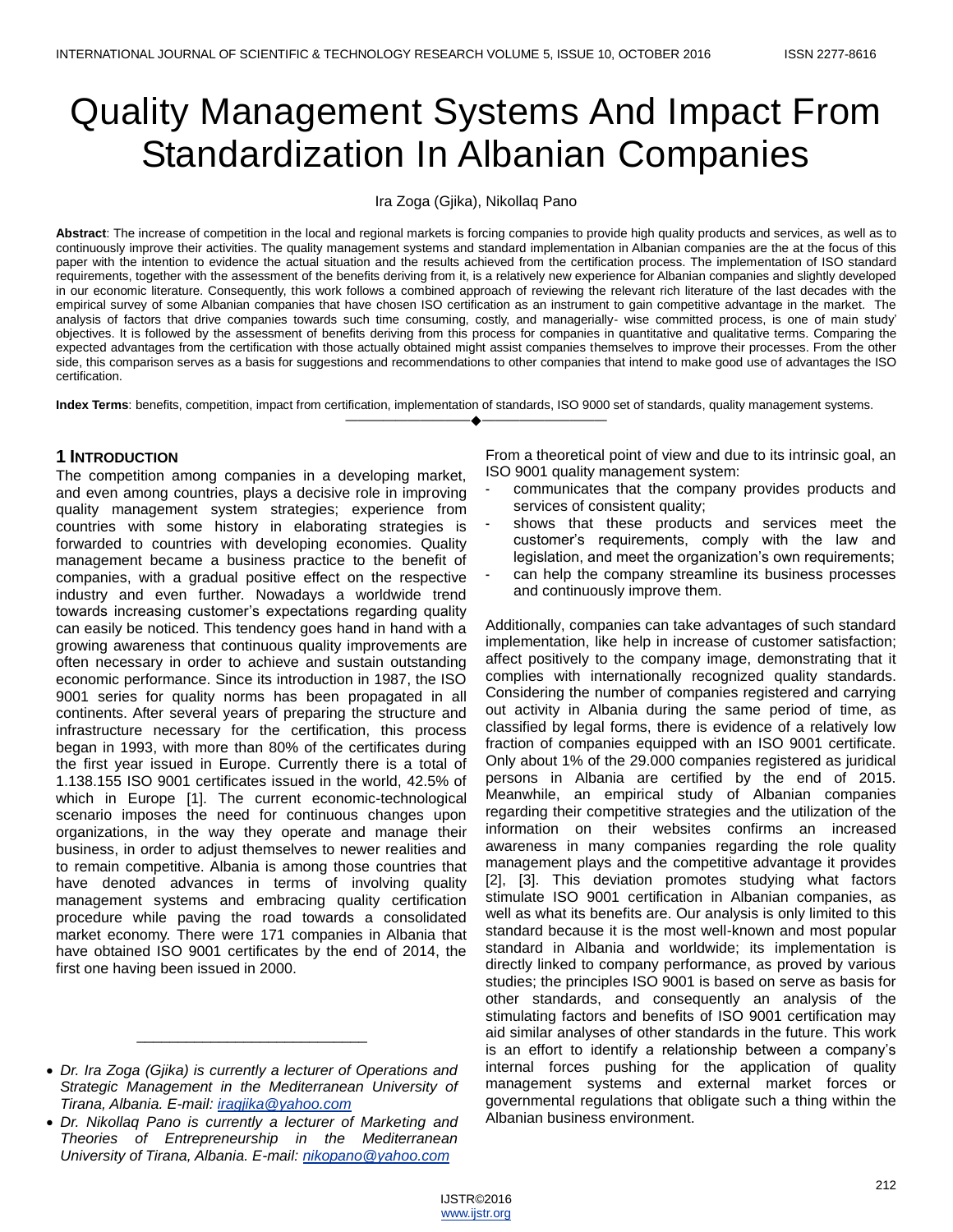#### **2 PURPOSE AND OBJECTIVES OF THE STUDY**

#### **2.1. Main purpose**

Small businesses and very small businesses make up 82% of functional companies within the structure of actively functioning companies in the Albanian market, and only 18% of them have similar organizational and management characteristics with those competing in the European market. This significantly limits massive use of quality management systems in the Albanian market and is one of the main limiting factors of this study. The ISO certification target group, and subsequently this study's target group, are companies classified as juridical persons. Another difficulty in conducting this study is the lack of previous empirical studies in this filed, based on protocols dictated by global experience, and difficulties in employing methodologies suggested by them. These factors, as well as other minor ones, have conditioned our study and have oriented us to determine the main purpose of it as follows:

- investigation of factors that motivate the implementation of ISO standards in Albanian companies;
- assessment of the impact these standards have, through evidence of expected benefits and the actual ones inside companies.

#### **2.2 Going through objectives**

Internal or external motivation might be one of most inspected and influential factors to explain the different outcomes of the various studies, and the differences between the performance improvement companies observe. We share the popular academic idea that motivation and internalization are the two most discussed variables which organizations should take into consideration when implementing ISO 9001 [4], [5], [6]. First of all, the motivation for implementing ISO 9001 can influence its effect on financial performance. Organizations may wish to obtain certification for external reasons such as pressure from customers, markets or governments, or for internal reasons such as improving productivity and efficiency. Those applicants targeting short-term external benefits could expect to gain mainly external benefits, while those aiming at real quality improvement could expect to achieve higher overall benefits. That being said, the first objective of this study and this paper is determining the most influential factors in prompting companies for ISO certification. Secondly, the degree to which ISO 9001 principles are adopted internally is dependent on the motivation of the organization, and is thought to be critical to successful implementation. Organizations with external motivation tended to implement measures prescribed by the standard as a quick fix to quality problems, while those with internal motivation were more likely to use the standard and the underlying principles in day-to-day decision making to really improve quality [5]. Internalization of ISO 9001 principles is considered necessary in achieving the most significant performance benefits from the QMS standard. Our study' second objective is identifying companies' expectations about the benefits of certification. Assessing the advantages companies have had as a result of certification, from their point of view, is the third objective of the study, which, combined with previous objectives, allows for the deduction of some recommendations to help companies for the best use of standards. The emphasis should be on the quality management principles the most recent ISO 9001:2015 standard is constructed around, that are: customer focus,

leadership, engagement of people, process approach; improvement; evidence-based decision making; relationship management (ISO 9001:2015).

#### **3 RESEARCH QUESTION AND METHODOLOGY**

The strong relationship between certification motivations and resulting benefits for Albanian companies is at the focus of this paper. When firms are reacting to external pressure for certification, they may face ISO 9001 registration as the prime objective and adopt a minimalist approach to achieving it. Such firms obtain quality certification, but they may not fully value quality management systems, and thus will achieve limited benefits [7]. The research questions we put forward are:

- What are the main factors that prompt Albanian companies toward ISO 9001 certification?
- Do Albanian companies' actual effects of certification match their expectations?

To answer these question, we took up a research project looking at ISO 9000 set of standards in a more integrated manner using the different research strategies. Both questionnaire surveys and case studies investigating the processes related to standard implementation and operation in the organizational settings were used. The worth of ISO 9001 differs between organizations and depends on several organizational and external conditions, such as motivation for standards implementation, maturity level of quality management, implementation strategy, certification audits, and involvement of people. Due to this, benefits achieved from ISO 9001 are not the same for every organization. In order to carry out this study, we picked 50 companies that had gone through the process of certification at different times between 2005 and 2014. This choice was limited by the fact that most ISO certified Albanian companies have received certification after 2009. The questionnaire survey that was sent to these companies was constructed with the purpose of evaluating the degree of interest Albanian companies have in ISO certifications for their systems by looking at the effects this system's application has had on certified companies that employ it. The companies included in this study conduct their activity in different fields, as the structure of ISO 9001 certified companies by field of activity is also very diverse. Surveyed companies' activities include firms from metal industry, meat processing, food and drinks, wholesale/ retail and services. The limited number and size of certified companies does not allow for an in-depth, discipline-oriented, or size-specific study. The prevalence of medium and small companies in the Albanian economy has oriented our research toward assaying companies with various annual turnovers and numbers of employees. These are at the same time some of the limitations of our study. The questionnaire is made in accordance with the formal rules of questionnaire construct and it has been based on implemented, estimated and protocolled elements in studies previously done in different countries. The intention was to avoid confusion and bias, to get the most accurate and not -influenced answer from the respondents.

#### **4 DISCUSSION AND ANALYSIS**

The empirical study of a group of Albanian companies ISO 9001 certified forms the basement for the analysis of achieved results. The profile of the sample is characterized as follows:

1. There are included in the study 50 companies that have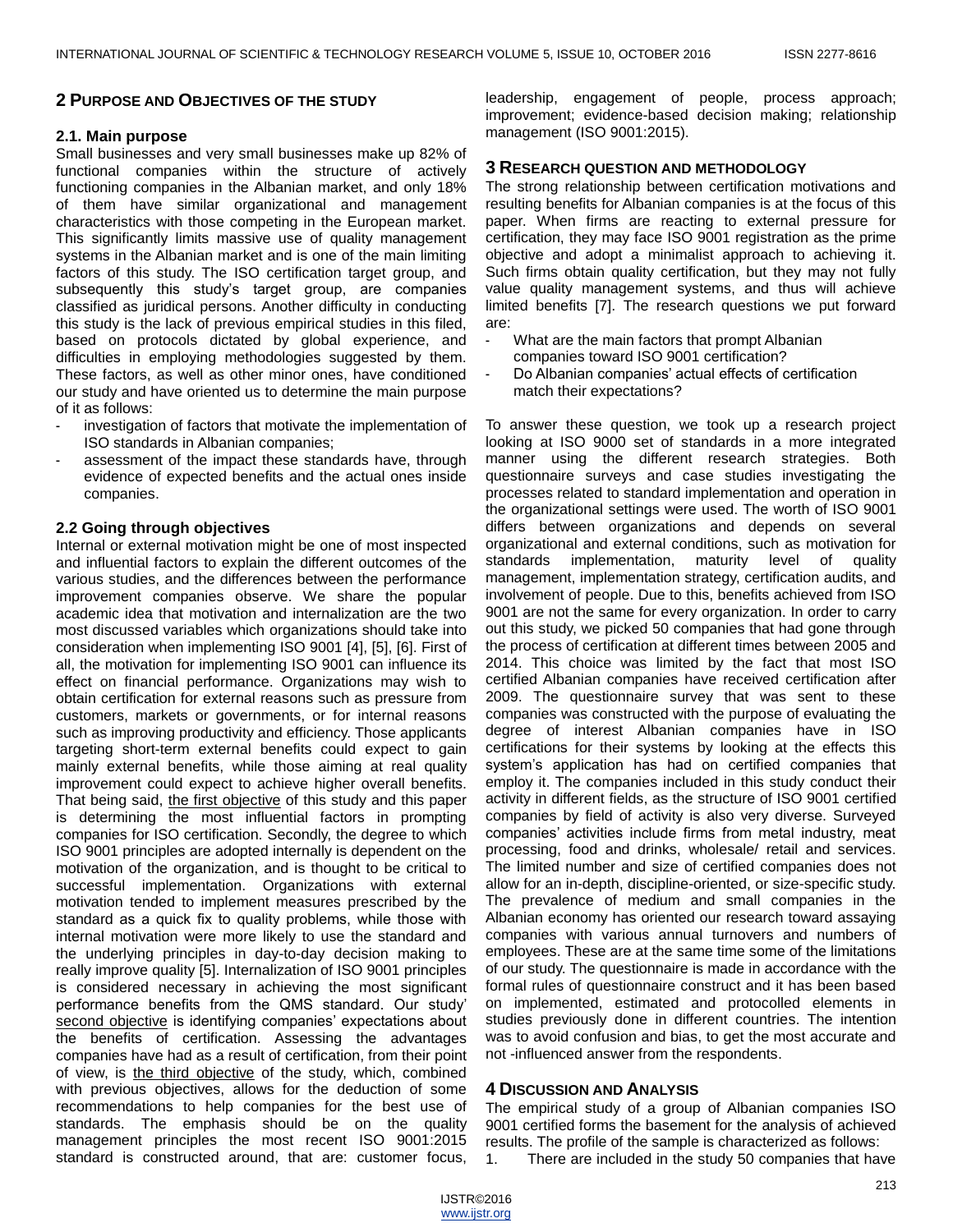received the ISO 9001 certificate after 2005 and 45 of them have given valid responses. They are part of

- 2. The sample of the responding companies includes private companies from a variety of sectors: around 35 % are food and beverage manufacturing companies, around 30% from construction, another 30% from wholesale/ distribution & retail, while the difference are service companies (banking/finance, consultancy, communications, insurance). Such structure of the sample implicit similar motivation factors and results from ISO 9001 implementation, unless otherwise clearly evidenced and discussed.
- 3. After collecting the filled in questionnaire, 12 companies were selected for interviews with the quality managers responsible for the system implementation in the respective companies. The increasing turnover and number of employees during last years were the main criteria for the selection.
- 4. The most of respondent companies have been doing business for more than 10 years. Only two of companies were established recently, but their development justifies considering them as part of the sample and rely on their responses. All the companies filled in the questionnaires voluntarily and without being influenced.
- 5. The surveyed companies have their activity throughout the country and some of them are also involved in export. They represent around 30% of companies ISO 9001 certified in Albania, as the Fig. 1 below shows.



*Fig. 1 - ISO 9001 certification in Albania.*

## **4.1 Motivation factors and implications**

There are companies that have always worked to high standards and they knew that, but they want their clients know and understand it too. From the other side, companies are attempting to gain and work with new and/ or larger clients, that in turn are requesting audited proof of company' methods and standards of practice. This happens when companies became ISO 9001 certified, because these standards not only help them to comply with regulations – in conjunction with third-party certification by an accredited certification body –, they also help companies demonstrate to potential customers and authorities that they are doing things according to the rules and providing quality products or services. The answers from the Albanian companies in the survey rank the factor *"to satisfy the external requirements and the market pressure"* in the first place, with around 60% of respondents accepting that they have been driven by such needs. Further discussion of this factor shows that a number of companies have gone through with the certification process in order to extend their activity to foreign markets by adapting to export requirements for their products. This was more typical for companies that manufacture food products, drinks, shoes, etc. The rest of the companies that have given in to market pressure mention ISO certification as a requirement for participation in public

procurement procedures. From many companies' point of view, ISO 9001 certification allows them to enter the public market, which in turn helps to maintain good customer relations, increase business confidence, output and profit. The second-ranked factor by certified companies is *"to facilitate procedures and contracting with clients".* About 20% of surveyed companies confirm that ISO 9001 certification was mostly needed in order to facilitate selection procedures from clients and to contract with them. In Albania's case, following years of continuous effort to attract direct foreign investments, this demand is closely tied to the demands foreign companies put forward and the work practices they aim to impose in the business environment during their cooperation with Albanian companies. Some of the less stimulating factors were "to *improve productivity, the organization & operation of actual QMS"* and *"to improve the image and the reputation of the company"*. These factors were generally viewed as ISO certification benefits for SMEs, rather than as promoters to undertake the whole process. Based on the results of the questionnaire surveys and the interviews with managers of respective companies, we can answer the first question posed in this study by confirming that the main certification stimulating factors are external and tied to export demand, participation in public procurement, and facilitation of client contracting. Increased awareness of many companies' leaders regarding quality as one of the most important competitive advantages to be successful in the market is worth noting from the results of the first part of the survey. Nevertheless, taking definite steps towards the establishment of quality management systems and confirming the realization of these systems' requirements, which materializes in the form of the corresponding certificate, is considered unnecessary or difficult. This is considerably due to companies' expected benefits from a certification process, which has costs, requires time and organization' commitment.

#### **4.2. ISO 9001 certification and the organization performance**

There are evidences that the performance of organizations can be affected by ISO 9001 certification. Without going into details of classifications done for the expected benefits from certification, well discussed in many studies [7], we have firstly listed the benefits Albanian companies would expect to achieve from the certification based on their general knowledge, the presentations from consultancy entities and their partner experience. Despite being mostly stimulated by external factors the Albanian companies rank **improving the company's image** first when considering expected effects of the system's implementation. Next are **using the certification as a marketing tool** to give them advantage over competitors, and **sales growth**, on the condition that the added income be able to cover certification expenses as fast as possible. The results from the third part of the survey allow us to make a qualitative assessment of the factual benefits Albanian companies have attained following certification. Increased participation in public procurement, which means an increase in sales and market expansion to companies, is the most important accepted effect. A quantitative assessment of the benefits of this nature hasn't been possible in the context of this study, as it would require a longitudinal observation of the companies, and the selection of companies with specific characteristics. The increase of exports and cooperation with foreign investors, as well as the improved relationship with

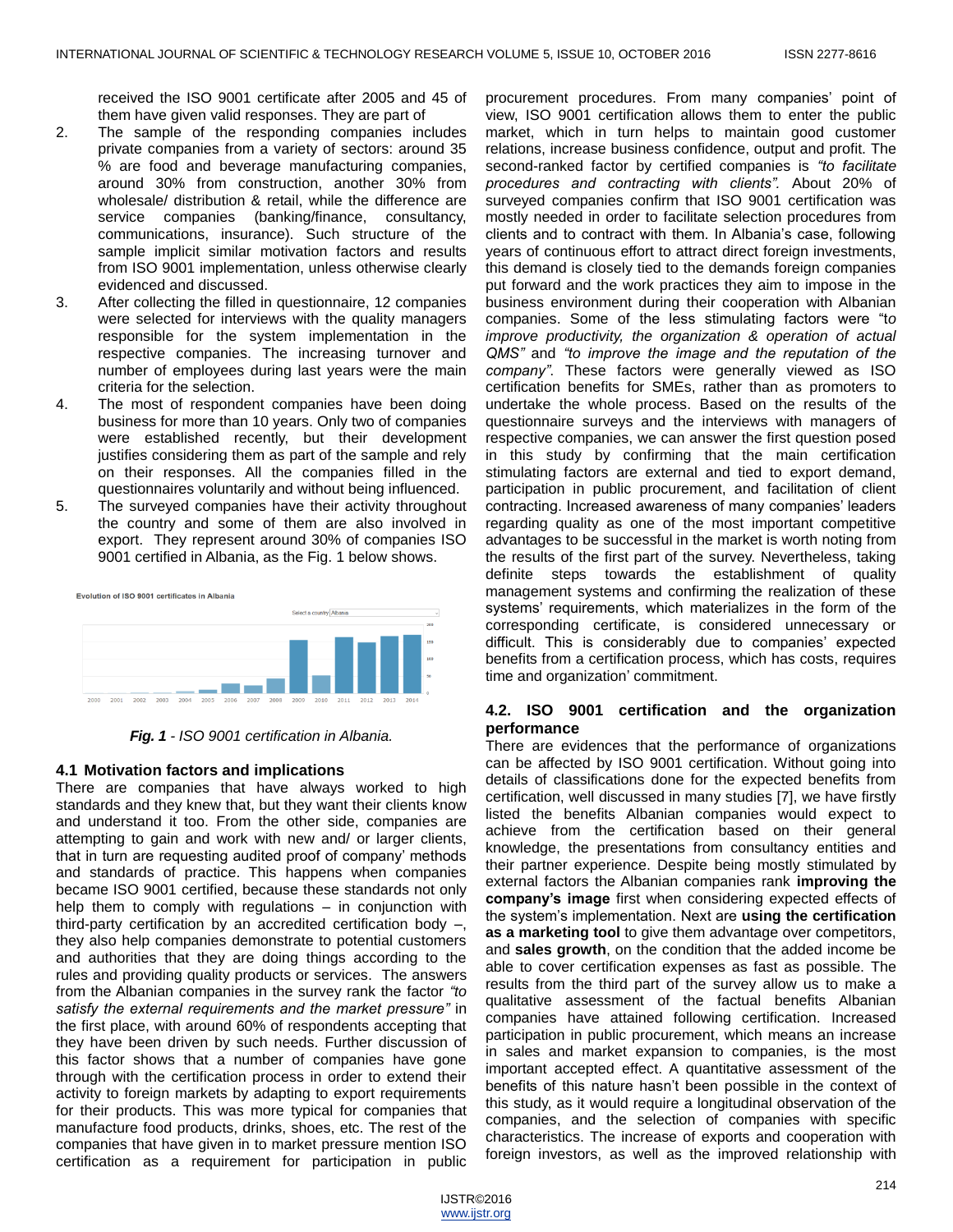authorities and other stakeholders, constitute significant external benefits. As for internal benefits, various authors' studies have suggested that certified companies can obtain better productivity, have lower defect rates and fewer customer complaints [8]. However, these benefits are less apparent and less perceptible in Albanian companies, at least compared with marketing benefits (improved customer satisfaction, gained competitive edge, nation-wide recognition). We emphasize the opinion that there is a positive relationship between ISO 9001 certification and performance, but the benefits achieved from ISO 9000 set of standards are not the same for every organization. They depend on the level of ambition and commitment to achieve business excellence. There are only a few external and internal benefits that follow from the standard itself. Most internal benefits require a change in practice and commitment from all organizational members. Our study, through its case-study part, the interviews with the responsible quality managers, proves that the implementation of system requirements is easier and more effective in those companies where top management is committed to engage in and support the certification process. Regardless of this, the concern for the extra cost required and the complaint for the extra documentation/ bureaucracy augmented due to system requirements is one of the most unsatisfactory finding evidenced in the study

## **5 CONCLUSION**

This paper highlights and analyses the conditions under which ISO 9001 certification is likely to be implemented and to have positive effects on organizational, marketing and financial performance in Albanian companies. Using the different research strategies and theoretically integrating the results from other related studies, this paper is providing a more comprehensive picture on ISO 9001 motivation factors and standardization advantages. Some conclusions are drawn at the end of the study work according to the results of the questionnaires and face to face interviews in 12 companies with quality managers. In response to the first research question and fulfilling the first objective of our work is determining the most influential factors in prompting companies for ISO certification, the following points should be mentioned:

- The Albanian companies have been stimulated mainly from external factors to apply for and successfully get the certificate ISO 9001. The internal factors are ranked lower in the list.
- Amongst the external motivation factors, almost at the same level are ranked the certification as a requirement for participation in public procurement procedures, which in turn brings a fast increase of sales and profit; the certification as a need for export, especially for food and beverage manufacturing.
- Implementation of ISO standard derived as a need from the internal factors is mainly related to the improvement of operation, cost reduction and decreasing nonconformities. The image improvement and reputation is the least influential factor, as per Albanian companies' viewpoint.

Regarding the 2-nd research question raised and the objectives related - what are the actual benefits of certification and do they match with the companies' expectations – the following points are of importance:

- The companies that have had sales growth due to greater participation in public tenders and due to entry in export markets confirm financial and marketing benefits from certification, as they expected. Measuring such effect and assessing the role of certification in it compared to other factors might be a field of investigation for future studies.
- The companies that have started the process and implemented the ISO system with the expectancies for service quality improvement, for marketing needs and better image of the company, confirm achieving of such benefits, but they don't evidence cost reduction, and/or financial results as expected.
- A few companies have been implementing the system for several years without any obvious result, especially in financial and operational terms. However, these cases might need a detailed analysis, beyond the capability of the mentioned study.

Practical implications for Albanian companies - The internal motivation and design of the QMS based on the real needs of an organization are important conditions to achieve positive effects from the standards implementation. The focus should be on the areas that need to be improved, not only on fulfilling the minimum requirements for obtaining the certificate. The objectives need to reflect the expectations of customers as well as the organization's aims for future success. Consequently, only self-motivation will make improvement sustainable. If the ambition and commitment level are very low and organizations devote too much attention and place too much value on the certification, the focus on real improvements is shifted away by limiting the efforts to the satisfaction of the minimum necessary requirements, just fulfilling the auditors' demands and setting defensive and easy to achieve objectives. Furthermore, the involvement of people was identified as critical for the successful implementation and operation of a quality management system. The commitment of top management is vital, as well as the engagement of a dedicated and knowledgeable quality manager or facilitator. This work could have been of value if it would encourage further studies on the field, closely related to the characteristics of Albanian businesses.

## **REFERENCES**

- [1] The ISO Survey of Management System Standard Certifications – 2014 Executive summary.
- [2] Bitzenis A., Obstacles to entrepreneurship in a transition business environment: The case of Albania, Journal of Small Business and Entreprise Development, July 2005
- [3] Shkurti L., Strategy Implementation Challenges in Albanian Organizations, European Journal of Business and Management, Vol.5, No.28, 2013
- [4] Casadesus M., Gimenez G., Heras I., "Benefits of ISO 9000 implementation in Spanish industry", European Business Review, Vol. 13 Iss: 6, 2001
- [5] Poksinska B., When does ISO 9000 lead to improvements? 2010, International Journal of Productivity and Quality Management, (5),
- [6] Tarí J., Molina-Azorín J., Heras I., Benefits of the ISO